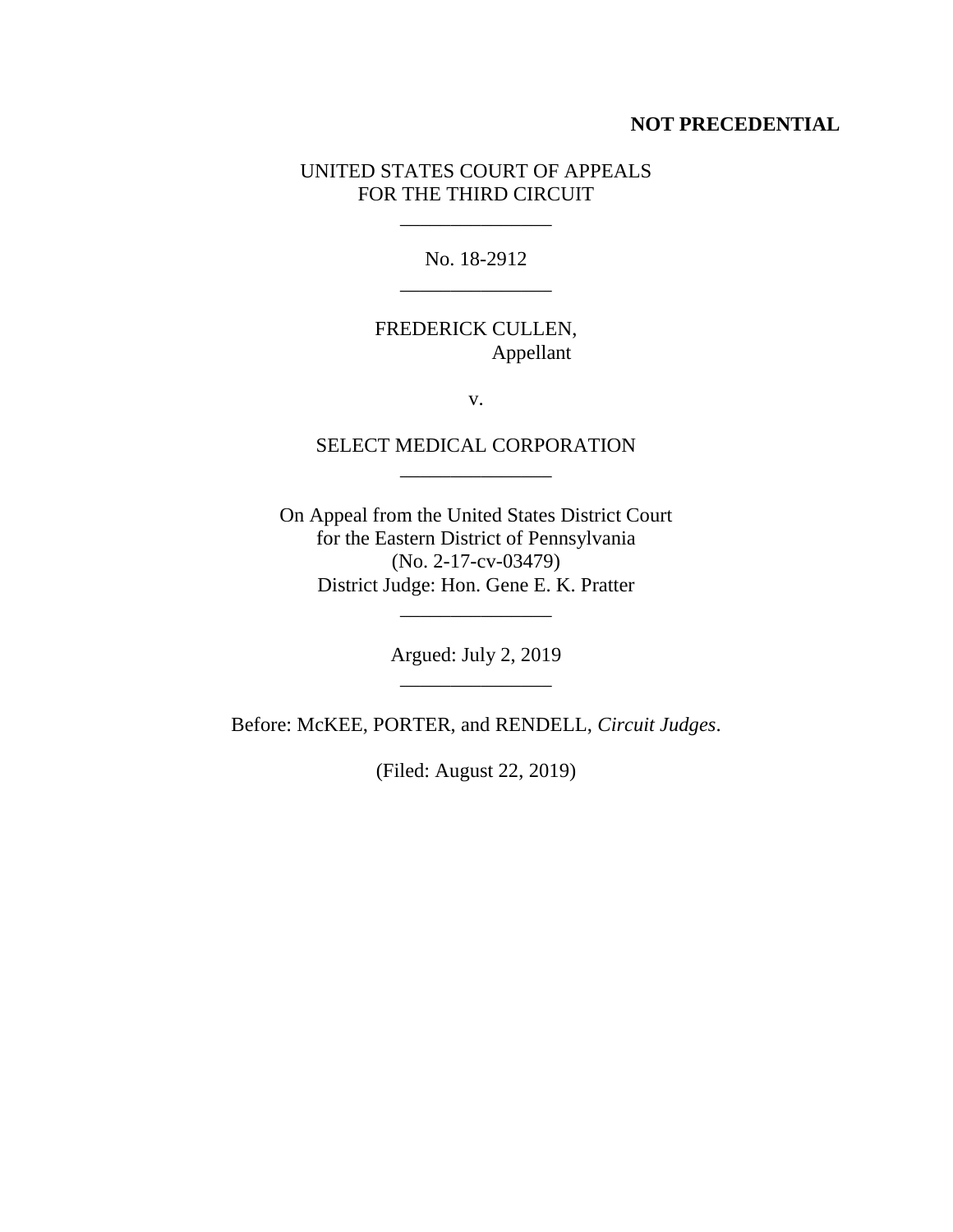Caren N. Gurmankin Laura C. Mattiacci **[Argued]** Console Mattiacci Law 1525 Locust Street 9th Floor Philadelphia, PA 19102

*Counsel for Appellant*

George H. Knoell, III **[Argued]** Thomas J. Zimmerman Kane Pugh Knoell Troy & Kramer 510 Swede Street Norristown, PA 19401

*Counsel for Appellee*

## OPINION \_\_\_\_\_\_\_\_\_\_\_\_\_\_

\_\_\_\_\_\_\_\_\_\_\_\_\_\_

PORTER, *Circuit Judge*.

 $\overline{a}$ 

Frederick Cullen was fired by his employer, Select Medical Corporation, in early 2016. Cullen sued Select Medical, alleging that his firing was in retaliation for an extended medical leave that he took starting in December 2015. Although the evidence shows that Select Medical considered firing Cullen before it (or even Cullen) knew that he had any medical issues, its explanation for his firing shifted over time. Thus, Select Medical's explanation may have been pretextual and a jury should have been permitted to

This disposition is not an opinion of the full Court and pursuant to I.O.P. 5.7 does not constitute binding precedent.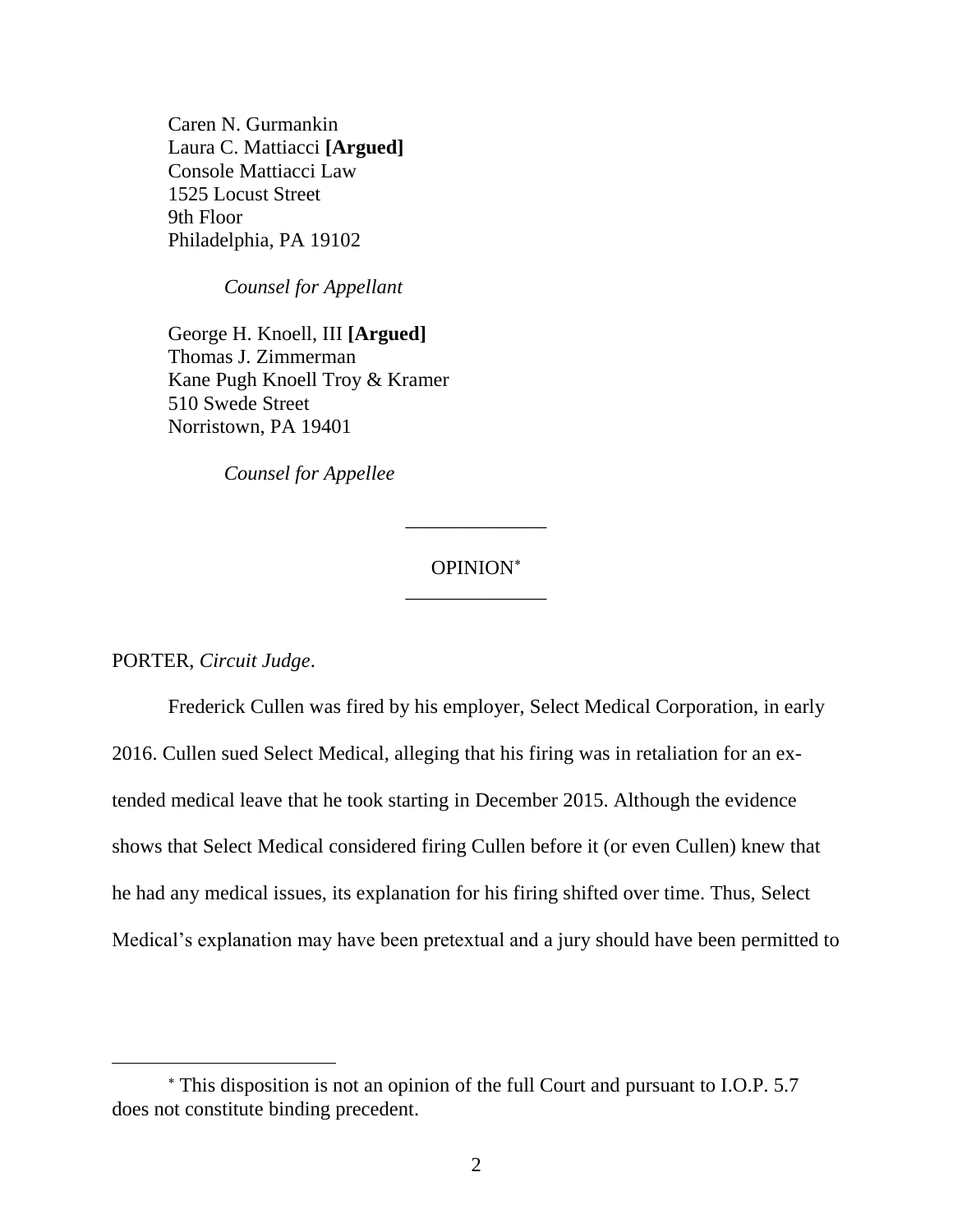consider whether Cullen's firing was retaliatory. So we will reverse the District Court's grant of summary judgment for Select Medical.

I

Cullen started working for Select Medical's predecessor company in 1997. As a member of Select Medical's real-estate group, he helped secure leases and manage construction for the outpatient division. He received generally good performance reviews and was never formally disciplined. In early 2015, Select Medical's management was considering acquiring Physiotherapy Associates, a rehabilitation company with similar operations and personnel.

In an internal memo written in July 2015, Randall Watts—Cullen's supervisor outlined his thoughts on restructuring the real-estate division. Watts evaluated each employee in his group, including Cullen. Watts discussed Cullen's strengths but also noted some weaknesses. In the short term, Watts recommended elevating another employee to director. The longer term presented a "more difficult decision," but Watts suggested ultimately replacing Cullen.

Months after Watts drafted this memo, Cullen started experiencing health problems. By December, they became serious enough to require heart surgery. Cullen took leave from work while he recovered, returning in March 2016. Cullen eased back into work while he convalesced, leaving early three days a week to attend rehabilitation.

Around the time of Cullen's return, Select Medical's acquisition of Physiotherapy Associates was finalized. Three weeks later, Cullen was fired. After his termination, Cul-

3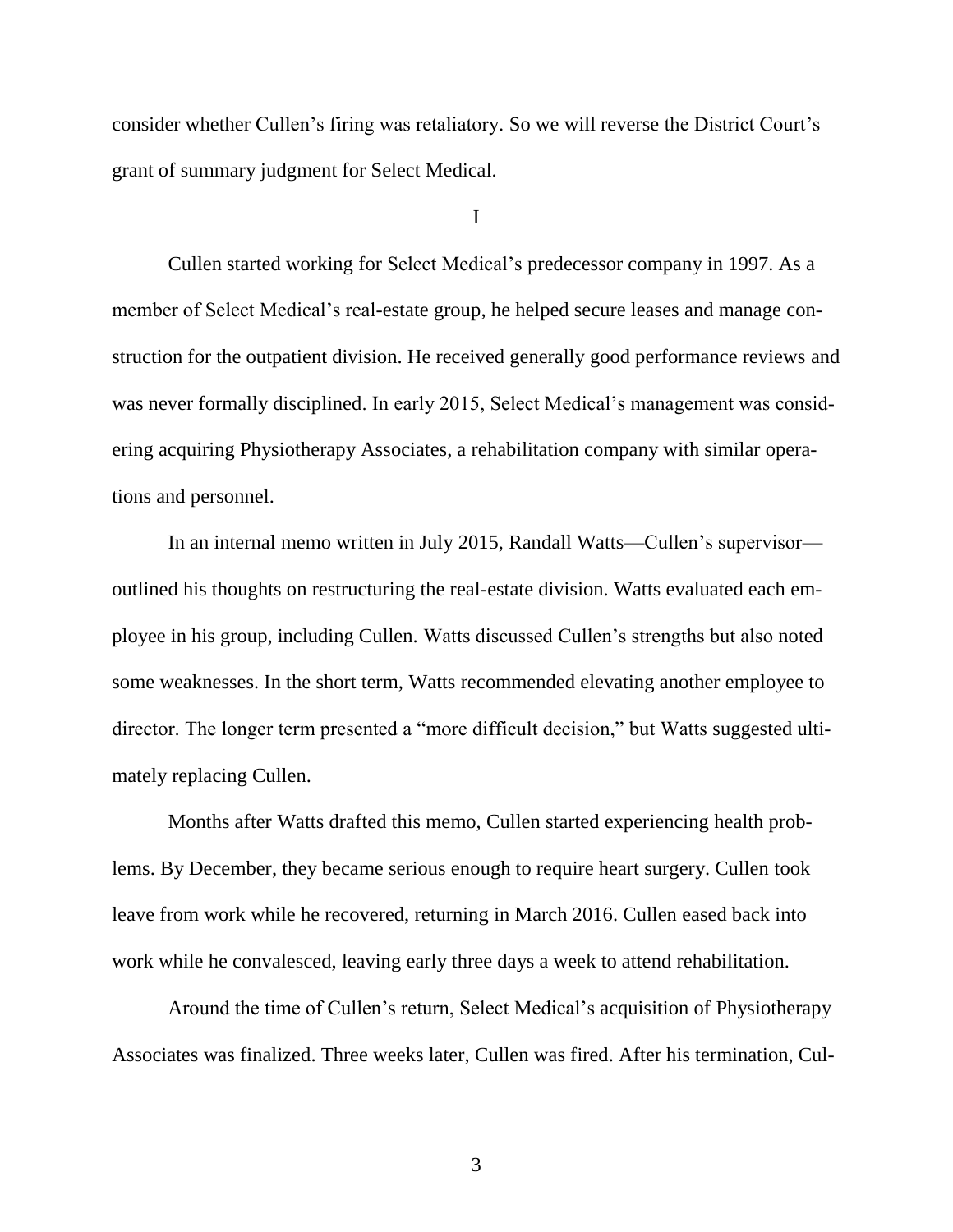len sued Select Medical, claiming that he was fired because of his health issue. The parties engaged in extensive discovery, and Cullen deposed several Select Medical employees about the circumstances surrounding his termination. After discovery was complete, Select Medical moved for summary judgment, which the District Court granted. Cullen now appeals that order.

#### II

"We exercise plenary review of the District Court's orders granting summary judgment." *Sikkelee v. Precision Airmotive Corp*., 907 F.3d 701, 708 (3d Cir. 2018) (citation omitted). "We apply the same standard as the District Court, viewing facts and drawing all reasonable inferences in the nonmovant's favor." *Id*. (citation omitted). Summary judgment is appropriate where "there is no genuine dispute as to any material fact and the movant is entitled to judgment as a matter of law." Fed. R. Civ. P.  $56(a)$ .<sup>1</sup>

Cullen brings claims under the Americans with Disabilities Act and Family Medical Leave Act, and we analyze these claims under the familiar burden-shifting framework outlined in *McDonnell Douglas Corp. v. Green*, 411 U.S. 792 (1973).<sup>2</sup> This framework

 $\overline{a}$ 

<sup>&</sup>lt;sup>1</sup> The District Court had jurisdiction under 28 U.S.C. § 1331. We have appellate jurisdiction under 28 U.S.C. § 1291.

 $2$  Cullen also brought a claim under the Pennsylvania Human Relations Act, which courts evaluate under the same legal standard as the Americans with Disabilities Act. *Kelly v. Drexel Univ*., 94 F.3d 102, 105 (3d Cir. 1996). Cullen agreed that his state-law claim could succeed only if his federal-law claim succeeded, so the District Court did not independently analyze it.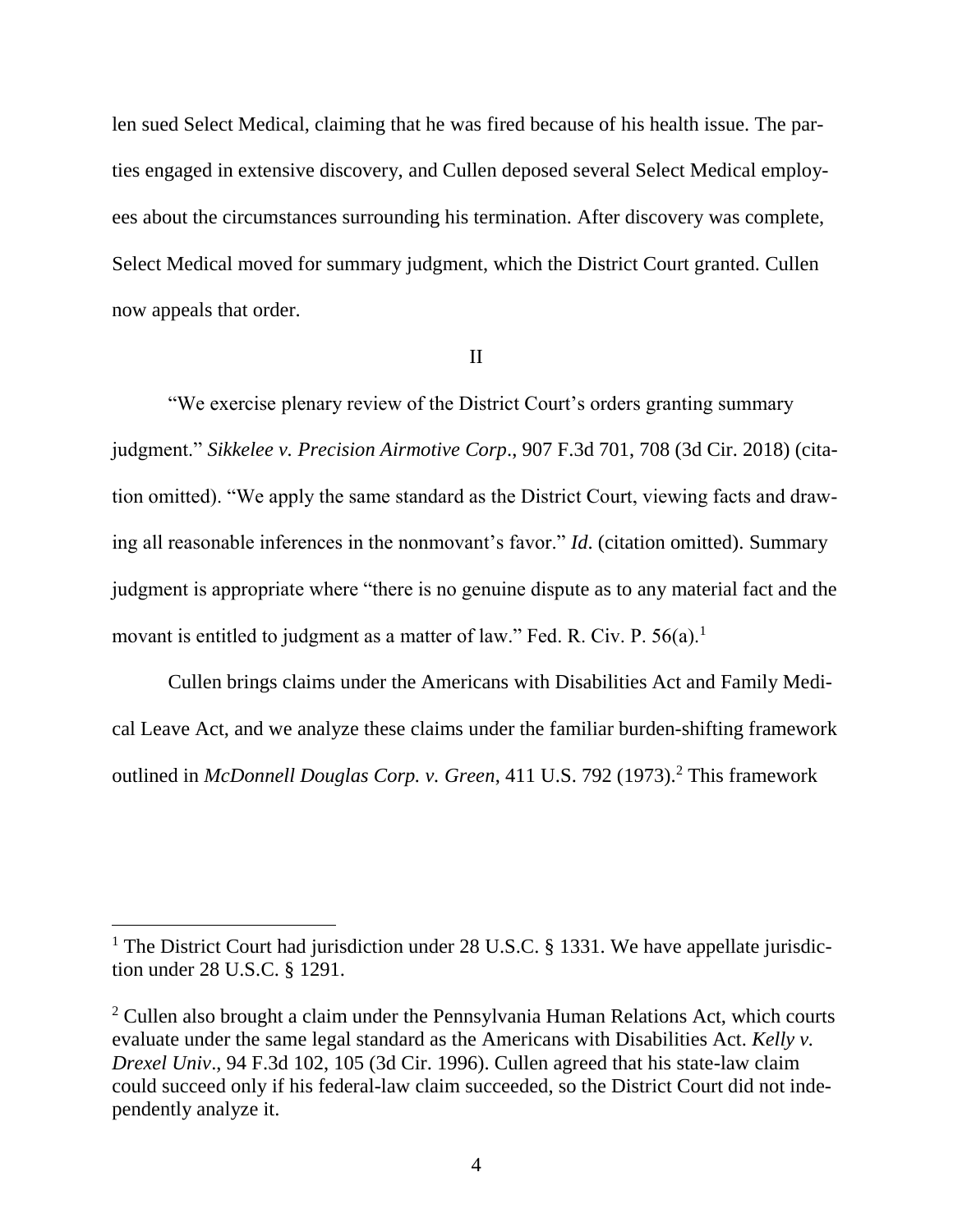presents a three-step process.

To start, a plaintiff must make a prima facie case. If the plaintiff makes this showing, "the burden shifts to the employer to provide a legitimate non-retaliatory reason for its conduct." *Carvalho-Grevious v. Del. State Univ*., 851 F.3d 249, 257 (3d Cir. 2017). If the employer provides such a reason, then "the burden shifts back to the plaintiff 'to convince the factfinder both that the employer's proffered explanation was false [that is, a pretext] and that retaliation was the real reason for the adverse employment action.'" *Id*. (alteration in original) (quoting *Moore v. City of Phila*, 461 F.3d 331, 342 (3d Cir. 2006)). To prove pretext on this last step, the plaintiff must "point to some evidence, direct or circumstantial, from which a factfinder could reasonably either (1) disbelieve the employer's articulated legitimate reasons; or (2) believe that an invidious discriminatory reason was more likely than not a motivating or determinative cause of the employer's action." *Fuentes v. Perskie*, 32 F.3d 759, 764 (3d Cir. 1994).

#### III

Cullen makes a number of arguments for why the District Court wrongly granted summary judgment. Most persuasively, he argues that the District Court should have considered a host of inconsistencies in Select Medical's explanation for Cullen's firing such as why the decision was made and who made it—that should have precluded summary judgment. We highlight the most relevant of those inconsistencies here.

First, Select Medical offered inconsistent explanations of why it fired Cullen. For instance, in its interrogatory responses, Select Medical said his performance was a factor.

5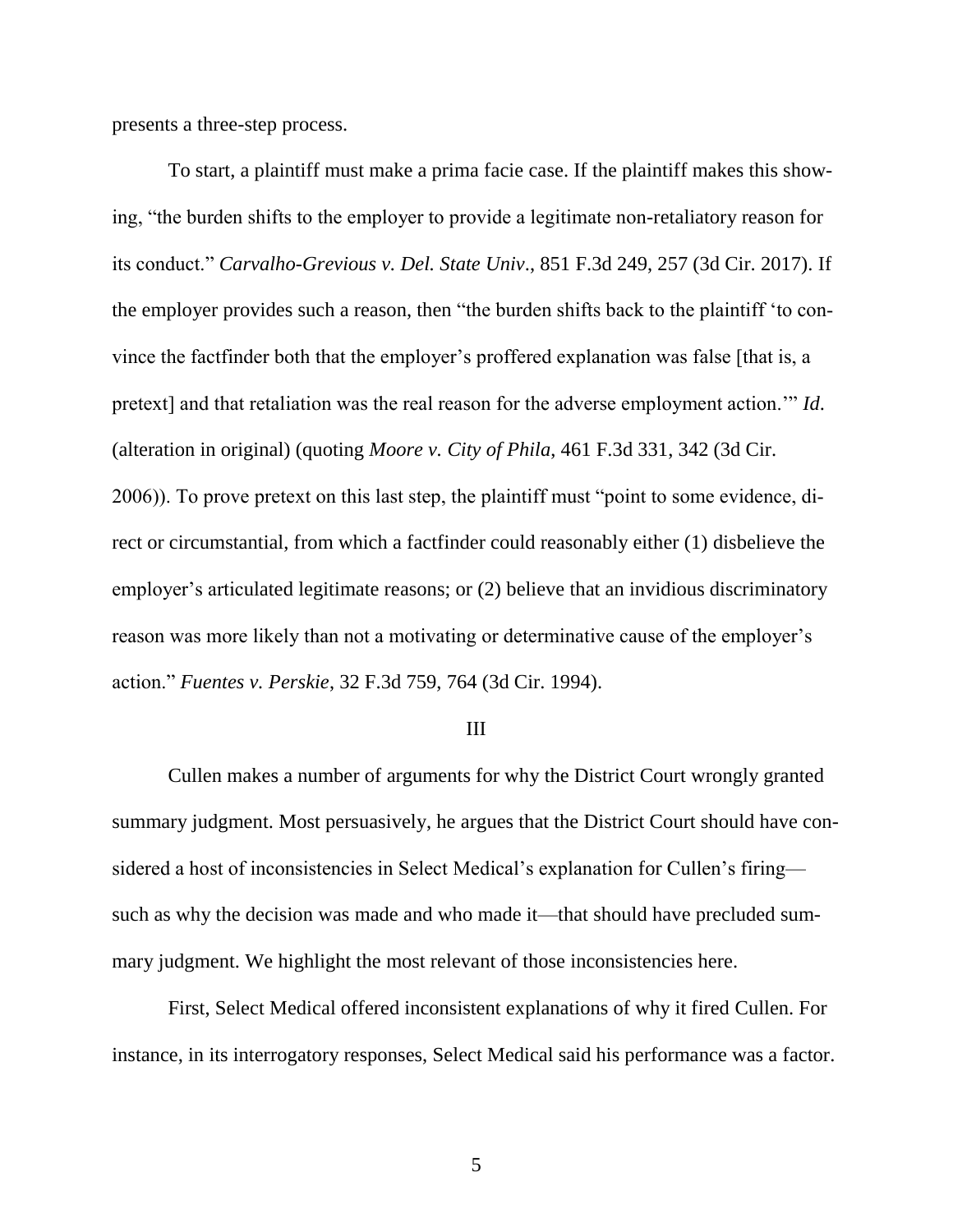Yet Watts and another Select Medical executive, Michael Malatesta, testified that it was not.

Second, Select Medical offered inconsistent explanations of who made the decision to fire Cullen. In its interrogatory responses, Select Medical explained that Watts and Malatesta decided to fire Cullen, and that Daniel Bradley (another executive) and John Saich (the head of human resources) signed off on the decision. But during their depositions, everyone but Watts denied making the termination decision. And for his part, Watts testified that he was the sole decisionmaker. So the record evidence shows that Select Medical provided different explanations of how many employees were involved in the decision to fire Cullen.

Third, Select Medical also offered inconsistent explanations of when the decision to fire Cullen was made. It its brief, Select Medical urges that "the decision to terminate Mr. Cullen and eliminate his position clearly pre-dated Mr. Cullen's use of medical leave." Select Medical Br. 25. But Watts and Malatesta both testified that the decision was made in April 2016, after Cullen returned from medical leave. How the jury weighs these competing explanations is important, as the timing of events "can be probative of causation." *Thomas v. Town of Hammonton*, 351 F.3d 108, 114 (3d Cir. 2003).

"Our precedent requires more than a mere possibility that a trier of fact might disbelieve an employer's explanation for its employment decision; it requires that the plaintiff offer *some evidence* that would support the trier of fact's disbelief." *Latessa v. New Jersey Racing Comm'n*, 113 F.3d 1313, 1326 (3d Cir. 1997). Here, Cullen has offered

6